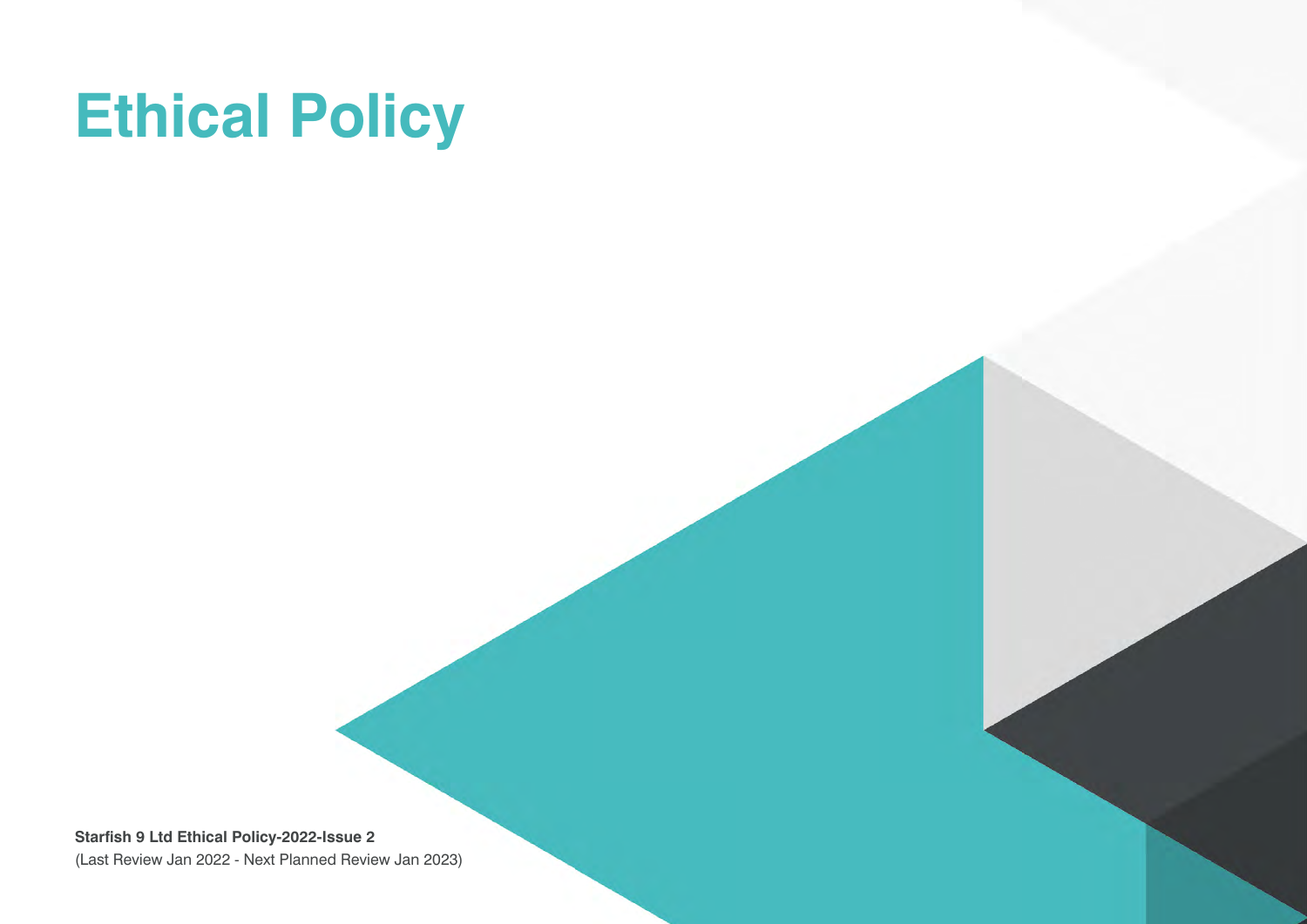## **Ethical Policy**

### **What this policy covers**

Starfish 9 Limited recognises the importance of operating to a set of core values in the way that it carries out its business with its customers and supply chain organisations.

These core values seek to establish, protect and increase the trust and confidence of individuals and organisations with whom we interact thereby enhancing our reputation and our successful business dealings. Company procedures and the approach to business arising from this policy are to be applied by all of our employees in the course of their work activities, as well as across those of our suppliers and sub-contractors.

#### **Your responsibilities**

To achieve these aims Starfish 9 requires all employees;

- To apply high ethical standards in their relationships with customers, suppliers, sub-contractors, competitors and the local community at all times;
- To ensure that all advertising, marketing and promotional documentation we issue avoids false statements, concealment and exaggeration;
- Not to give or receive monies or gifts of significant value intended as an inducement or bribe;
- To report any offer of monies or gifts of significant value to your line manager;
- To maintain and protect the confidentiality of information provided by customers and suppliers as if it were our own information;

• To develop good working relationships with our suppliers and sub-contractors based on fair working practices, not making unreasonable demands and arranging prompt payment as agreed in the Terms and Conditions of the contractual relationships;

- To maintain a fair and neutral business relationship with our competitors;
- Not to discuss confidential information with our competitors;
- Not to malign the competition through misrepresentation, false statements or inuendo;
- To respect the local traditions and culture within the region in which we are operating;
- To comply with all laws and local regulations within the region in which we are operating;